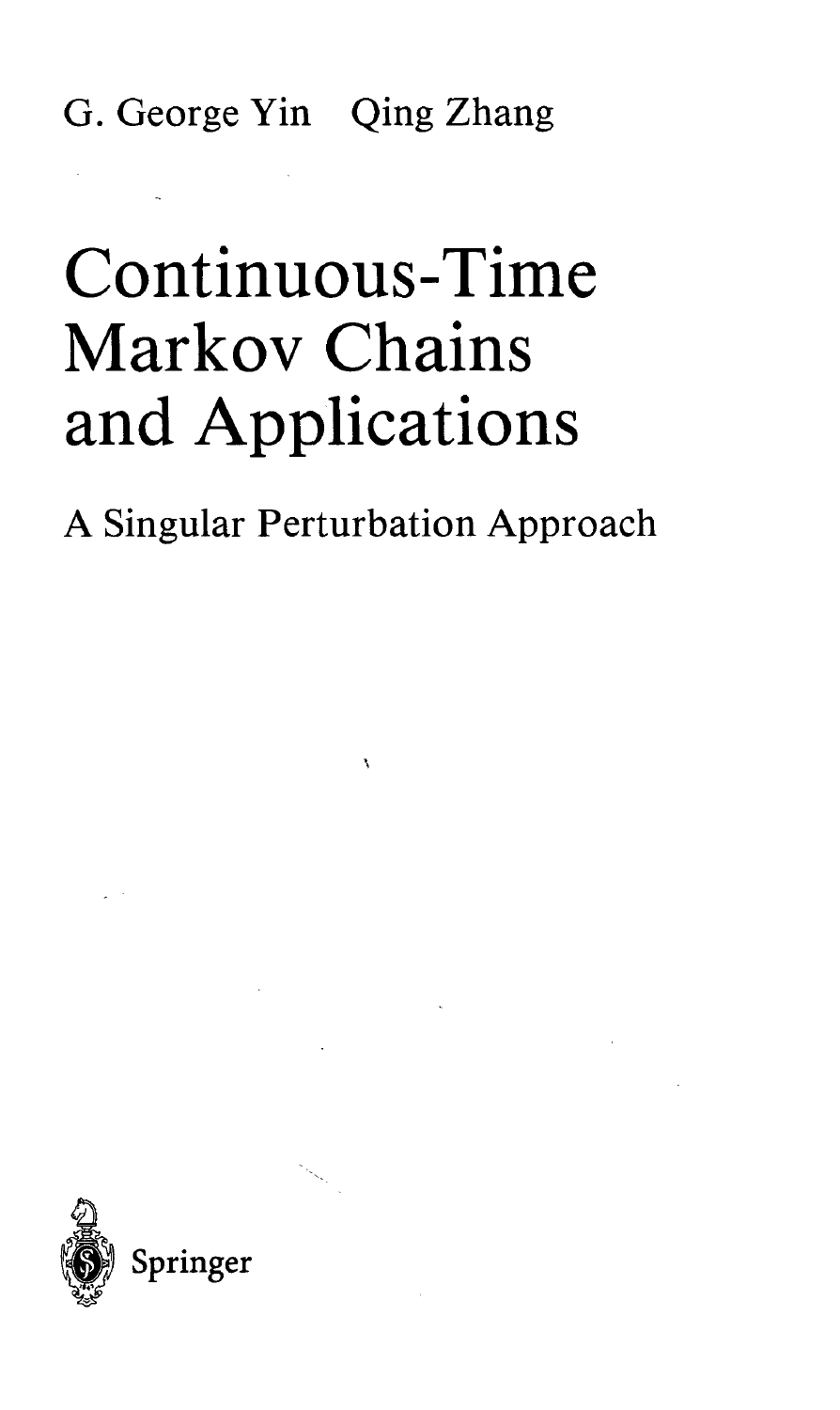## **Contents**

à.

 $\overline{\phantom{a}}$ 

| <b>Preface</b> |                                   |                                                                               |      |  |
|----------------|-----------------------------------|-------------------------------------------------------------------------------|------|--|
|                | <b>Notation</b>                   |                                                                               | xiii |  |
| I              |                                   | <b>Prologue and Preliminaries</b>                                             | 1    |  |
| 1              |                                   | <b>Introduction and Overview</b>                                              | 3    |  |
|                | 1.1                               |                                                                               | 3    |  |
|                | $1.2\,$                           |                                                                               | 8    |  |
|                | 1.3                               |                                                                               | 10   |  |
| $\mathbf 2$    | <b>Mathematical Preliminaries</b> |                                                                               |      |  |
|                | 2.1                               | Introduction $\ldots \ldots \ldots \ldots \ldots \ldots \ldots \ldots \ldots$ | 15   |  |
|                | $2.2\,$                           |                                                                               | 15   |  |
|                | 2.3                               |                                                                               | 16   |  |
|                | 2.4                               | Piecewise-Deterministic Processes                                             | 19   |  |
|                | 2.5                               | Irreducibility and Quasi-Stationary Distributions                             | 21   |  |
|                | 2.6                               | Gaussian Processes and Diffusions                                             | 23   |  |
|                | 2.7                               | <b>Notes</b>                                                                  | 24   |  |
| 3              |                                   | Markovian Models                                                              | 25   |  |
|                | 3.1                               | Introduction                                                                  | 25   |  |
|                | $3.2\,$                           |                                                                               | 26   |  |
|                | $3.3\,$                           | Finite-State Space Models                                                     | 28   |  |

 $\bar{\beta}$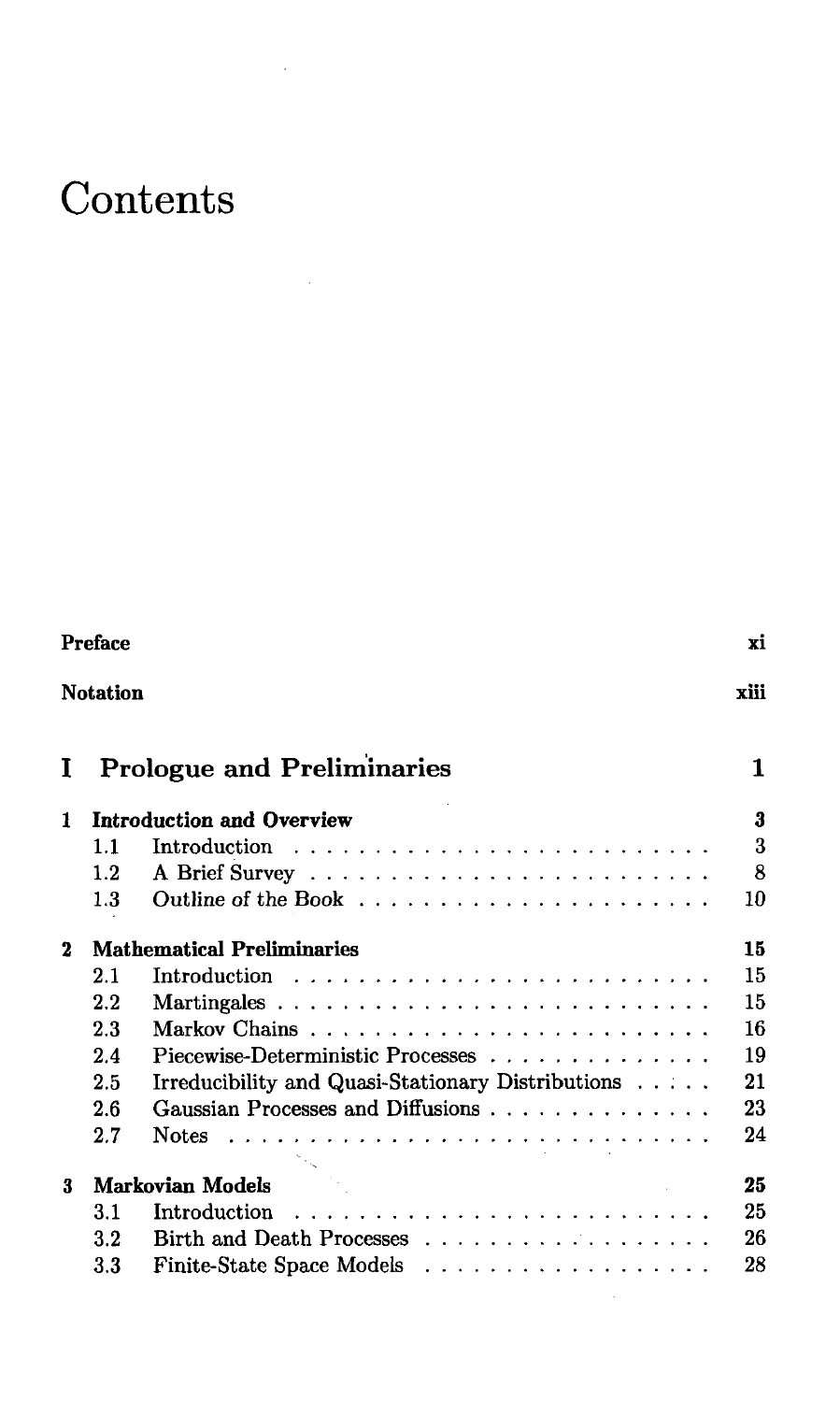## Contents  $\mathbf x$

| 3.4 | Stochastic Optimization Problems                   | -39 |
|-----|----------------------------------------------------|-----|
|     | 3.5 Linear Systems with Jump Markov Disturbance 43 |     |
|     | 3.6 Interpretations of Time-Scale Separation 47    |     |
| 3.7 |                                                    | 49  |
|     |                                                    |     |

## II Singularly Perturbed Markov Chains 51

| 4 |                                                    | Asymptotic Expansion: Irreducible Generators                 | 53  |  |  |
|---|----------------------------------------------------|--------------------------------------------------------------|-----|--|--|
|   | 4.1                                                |                                                              | 53  |  |  |
|   | 4.2                                                | Asymptotic Expansion                                         | 55  |  |  |
|   | 4.3                                                | Regular Part of the Expansion                                | 58  |  |  |
|   | 4.4                                                |                                                              | 62  |  |  |
|   | 4.5                                                |                                                              | 66  |  |  |
|   | 4.6                                                |                                                              | 70  |  |  |
|   | 4.7                                                | Two-Time-Scale Expansion                                     | 73  |  |  |
|   | 4.8                                                | <b>Notes</b>                                                 | 77  |  |  |
| 5 | <b>Asymptotic Normality and Exponential Bounds</b> |                                                              |     |  |  |
|   | 5.1                                                |                                                              | 79  |  |  |
|   | 5.2                                                |                                                              | 81  |  |  |
|   | 5.3                                                | Exponential Bounds                                           | 86  |  |  |
|   | 5.4                                                |                                                              | 95  |  |  |
|   | 5.5                                                |                                                              | 105 |  |  |
|   | 5.6                                                |                                                              | 108 |  |  |
| 6 |                                                    | <b>Asymptotic Expansion: Weak and Strong Interactions</b>    | 111 |  |  |
|   | 6.1                                                | <b>Introduction</b>                                          | 111 |  |  |
|   | 6.2                                                | Chains with Recurrent States                                 | 114 |  |  |
|   | 6.3                                                | Inclusion of Absorbing States                                | 134 |  |  |
|   | 6.4                                                | Inclusion of Transient States                                | 142 |  |  |
|   | 6.5                                                | Countable-State Space – Part I $\ldots \ldots \ldots \ldots$ | 154 |  |  |
|   | 6.6                                                | Countable-State Space - Part II                              | 156 |  |  |
|   | 6.7                                                | Remarks on Singularly Perturbed Diffusions                   | 161 |  |  |
|   | 6.8                                                | <b>Notes</b>                                                 | 165 |  |  |
| 7 |                                                    | Weak and Strong Interactions: Asymptotic Properties and      |     |  |  |

| Ramification |                                      |  |  |  |
|--------------|--------------------------------------|--|--|--|
| 7.1          | Introduction  167                    |  |  |  |
|              | 7.2 Aggregation of Markov Chains 169 |  |  |  |
|              |                                      |  |  |  |
| 7.4          |                                      |  |  |  |
| 7.5          |                                      |  |  |  |
| 7.6          |                                      |  |  |  |